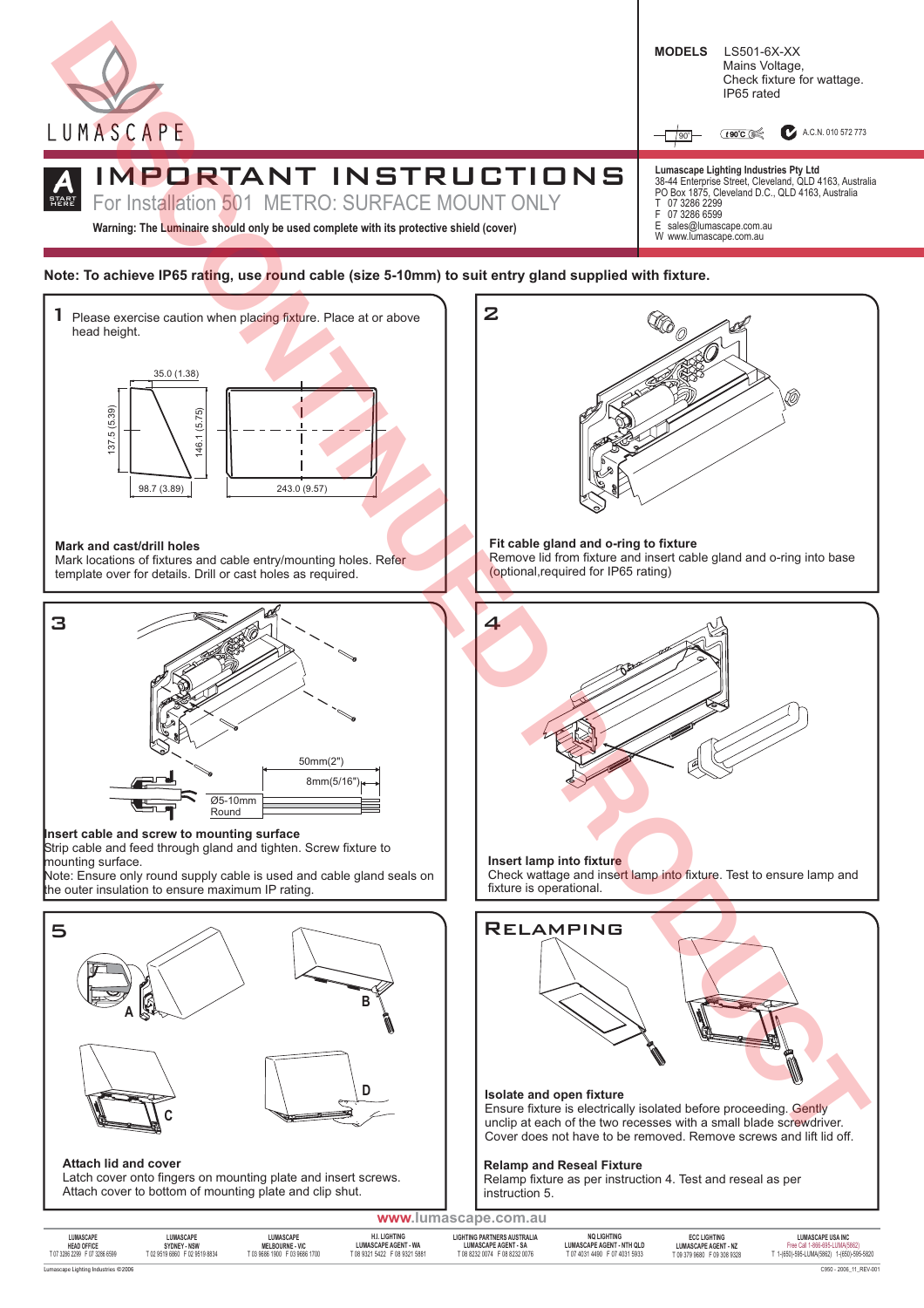# **IMPORTANT SAFETY INSTRUCTIONS** UMPLACE CAPE<br> **IMPORTANT SAFETY INSTRUCTIONS**<br>
MARINE - To reduce the disk of FRE or HUBBY:<br>
Leadvisor of the disk of FRE or HUBBY:<br>
Leadvisor of the reduction of the reduction of the state of the state of the state of the

# **WARNING - To reduce the risk of FIRE or INJURY:**

**Lumascape Lighting Industries Pty Ltd**

38-44 Enterprise Street, Cleveland, QLD 4163, Australia **Tel** (07) 3286 2299 **Fax**(07) 3286 6599 **Email**sales@lumascape.com.au

- 1. Luminaires and transformers to be installed by qualified installers only.
- Luminaires to be used for intended purpose only. e.g Wall Mount fittings must be wall mounted. 2.
- Luminaires can become very hot. Use discretion in placement. 3.
- Do not touch hot lens, guard, or enclosure. 4.
- 5. CAUTION HOT SURFACE. Keep away from curtains and other combustible material.
- 6. Turn Off/Unplug and allow to cool before replacing lamp.
- Keep lamp away from materials that may burn. 7.
- Never touch lamp with bare fingers. Oil from skin may damage lamp. Hold lamp with soft cloth when installing or replacing. 8.
- Do not operate the luminaires with a missing or damaged parts. 9.
- 10. Replace any cracked protective shield
- 11. Use only lamp type, voltage and wattage as specified by Lumascape on the product label.
- 12. Use only genuine Lumascape parts to replace damaged or missing components.
- 13. Luminaires supplied with Loctite Silver Grade Anti Seize lubricant on threads. Reapply if needed.
- 14. Refer to instructions for installation and operating requirements.
- 15. Ensure installation complies with local regulations

# **SAVE THESE INSTRUCTIONS.**

**LUMASCAPE** HEAD OFFICE - QLD Tel (07) 3286 2299 Fax (07) 3286 6599

LUMASCAPE SYDNEY - NSW Tel (02) 9519 6860 Fax (02) 9519 8834

**LUMASCAPE** MELBOURNE - VIC Tel (03) 9686 1900 Fax (03) 9686 1700

LUMASCAPE USA INC. SAN FRANCISCO - CA Tel 1-(650)-595-5862 Fax 1-(650) 595-5820

H.I. LIGHTING LUMASCAPE AGENT - WA Tel (08) 9321 5422 Fax (08) 9321 5881

LIGHTING PARTNERS AUSTRALIA LUMASCAPE AGENT - SA Tel (08) 8232 0074 Fax (08) 8232 0076

NQ LIGHTING LUMASCAPE AGENT - NTH QLD Tel (07) 4031 4490 Fax (07) 4031 5933 A232 08) GHTIN

ECC LIGHTING LUMASCAPE AGENT - NZ Tel (09) 379 9680 Fax (09) 308 9328

Copyright ©2006 Lumascape Lighting Industries Pty. Ltd. ABN 21 010 572 773